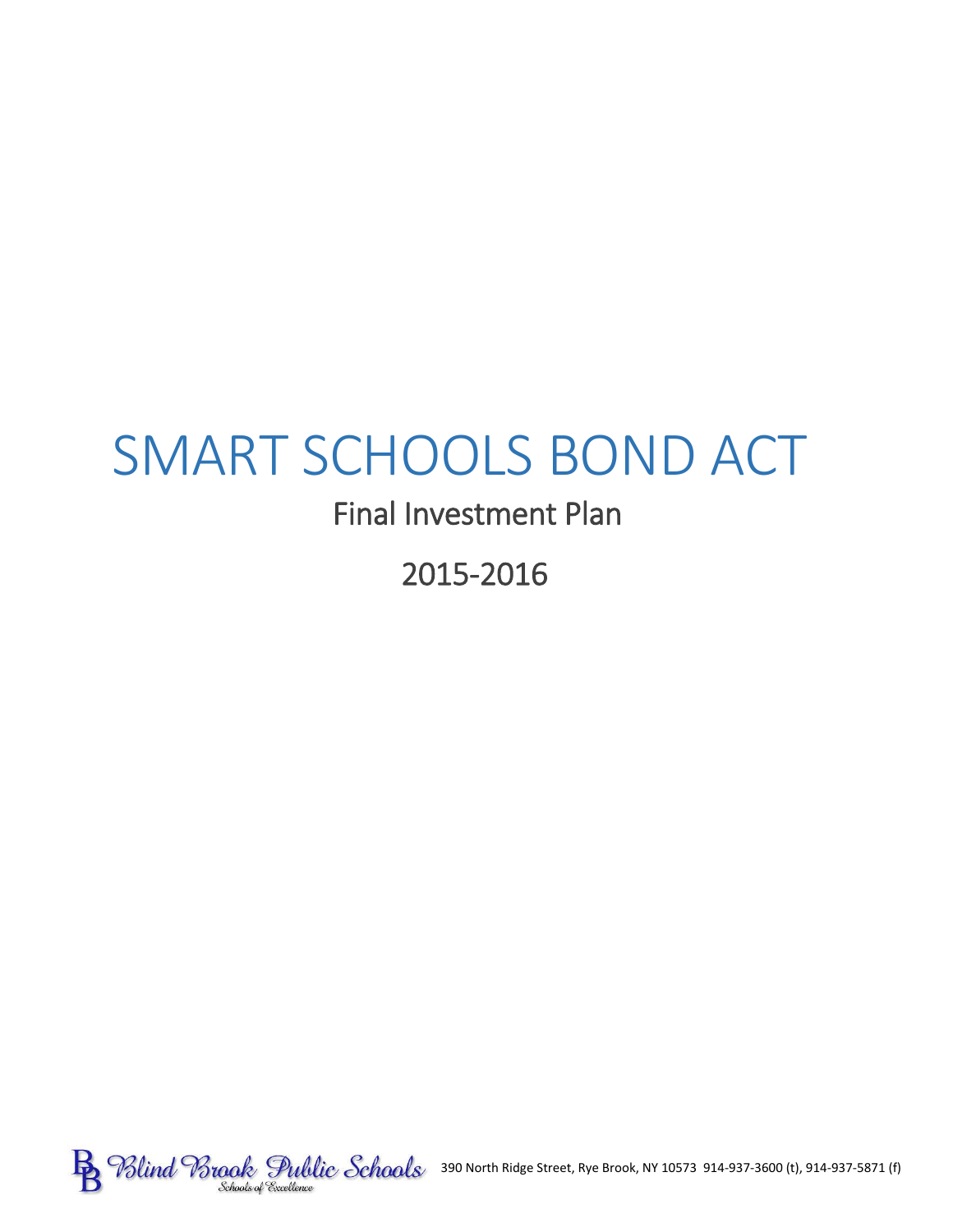# Table of Contents

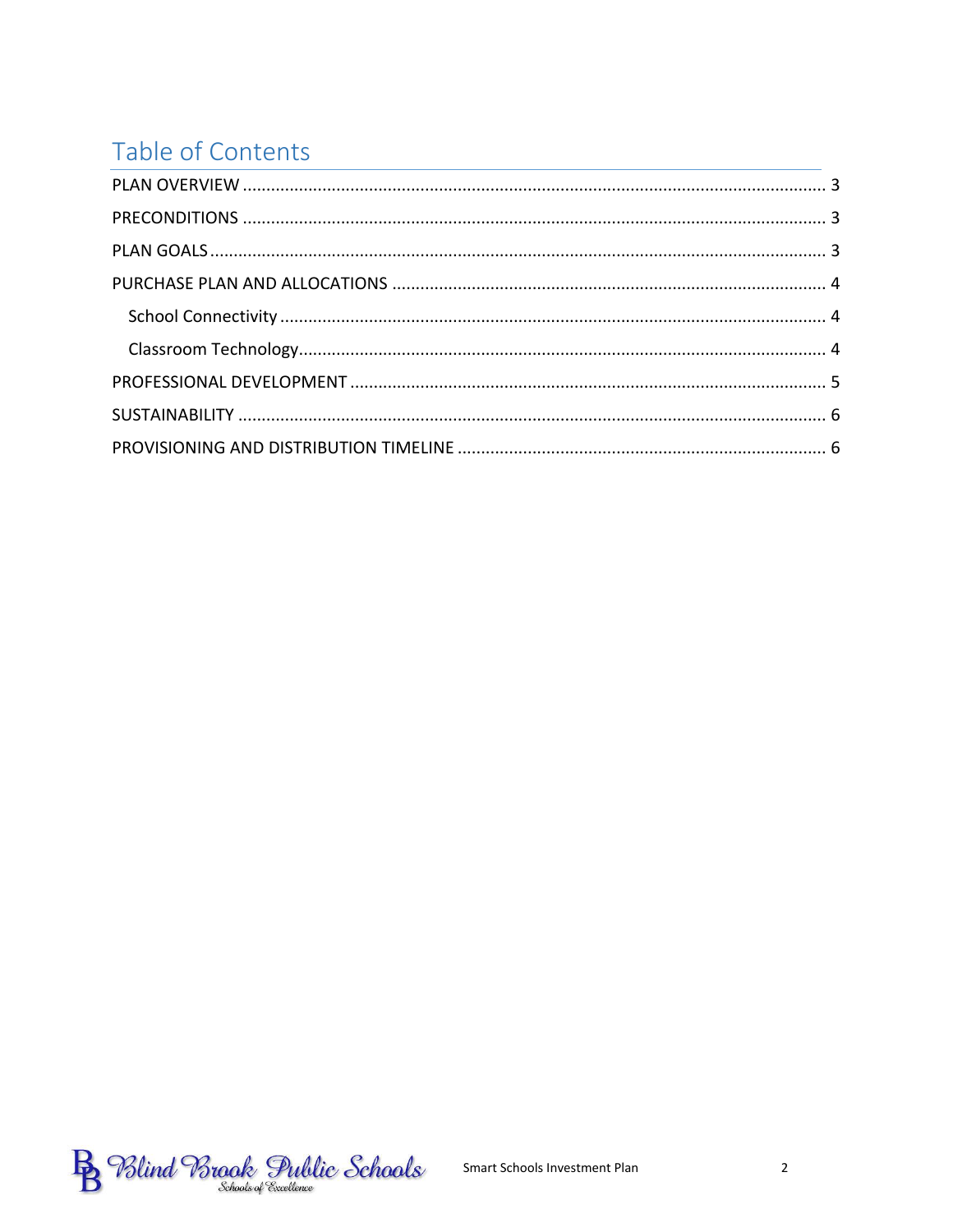# <span id="page-2-0"></span>PLAN OVERVIEW

In November of 2014, New York State voters approved the Smart School Blind Act (SSBA). The Blind Brook – Rye Union Free School District was allocated \$195,893.00 as part of this act. After reviewing the District's needs, it was determined that these funds would be used to replace some of the District's outdated networking components as well as purchase wireless devices to enhance classroom learning.

# <span id="page-2-1"></span>PRECONDITIONS

As a precondition to utilizing the SSBA allocations, each District has ensured that there is adequate Internet bandwidth (equal to or exceeding 100 Mbps per 1000 students) to sustain

computer-based initiatives.

The District's current internet bandwidth does not meet the SSBA requirements. The ability to increase district bandwidth to required levels is limited by the firewall that the District currently owns. This firewall is unable to handle internet speeds greater than what the District currently employs. The District will remedy this issue by purchasing a new firewall as part of the SSBA funding purchases.

# <span id="page-2-2"></span>PLAN GOALS

The goals for the SSBA allocation closely align to the District's 2015-2020 Technology Plan. The Technology Plan goals include:

- Update the network infrastructure to support the demands of current use
- Establish and maintain a one-to-one device program to support student learning initiatives
- Review new technologies that will assist the move to student-centered learning

The SSBA allocation will specifically focus on

- Updating the 15 year old firewall and network switches
- **Expanding the one-to-one Chromebook initiative by purchasing Chromebooks for**  $7<sup>th</sup>$ grade and  $10<sup>th</sup>$  grade students
- Providing iPads for all kindergarten to  $2<sup>nd</sup>$  grade classrooms.

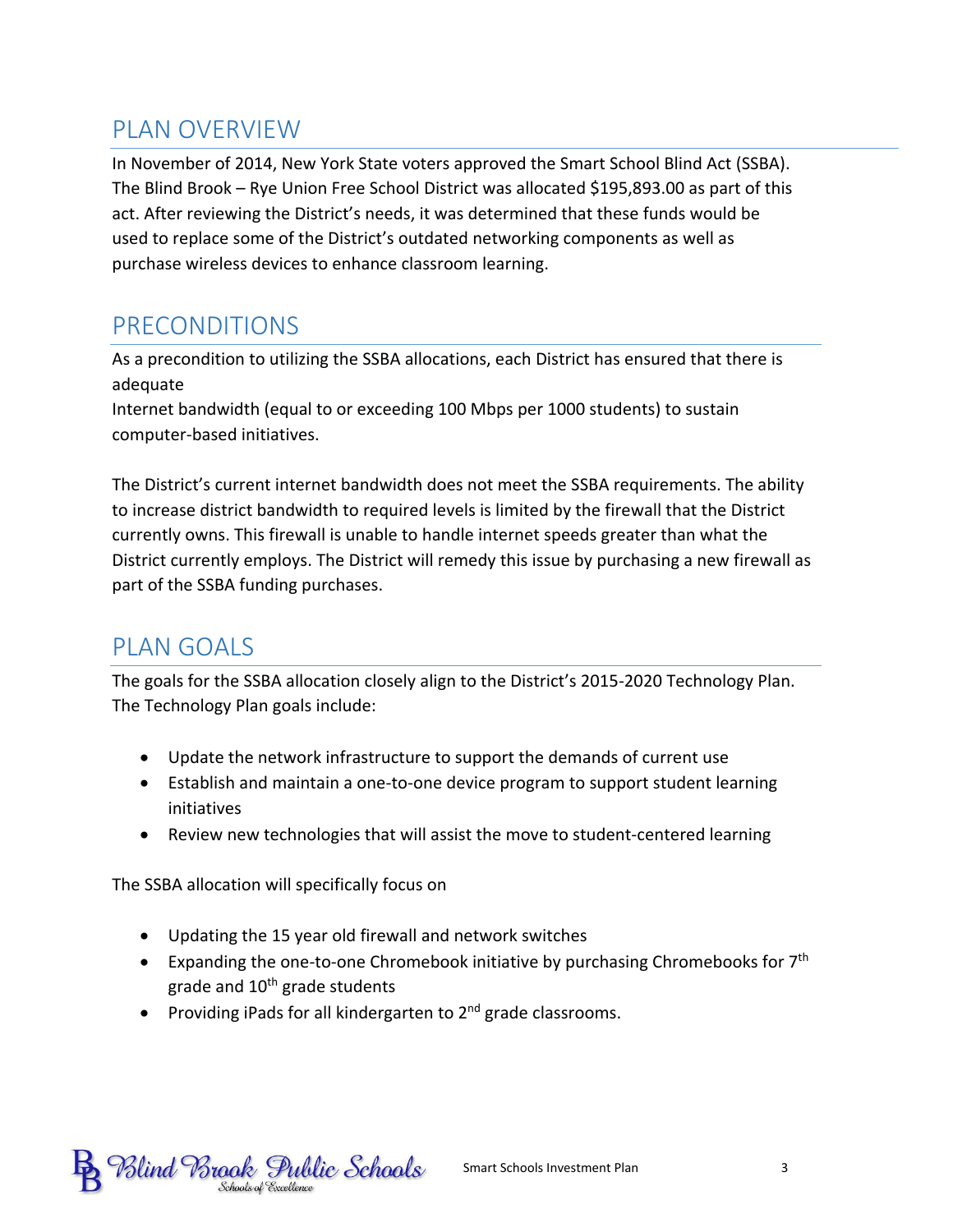# <span id="page-3-0"></span>PURCHASE PLAN AND ALLOCATIONS

In alignment with the approved 2015-2020 District Technology Plan, the District plans to utilize SSBA allocations as described below in Table 1 for the SSBA allowable expenditure Budget Category areas.

#### **Table 1. Summary of Allowable SSBA Expenditures**

| <b>SSBA Budget Category</b> | <b>Allocations</b> |
|-----------------------------|--------------------|
| <b>School Connectivity</b>  | \$90,200           |
| <b>Classroom Technology</b> | \$105,600          |
| l TOTAL                     | \$195,800          |

#### <span id="page-3-1"></span>School Connectivity

In order to meet the increased need for online access and to meet the bandwidth requirements for the SSBA, the District will be replacing its existing firewall with more updated equipment. Additionally, six of the switches that support the District's network will be replaced with newer switches which will be capable of supporting higher throughput and will have PoE functionality.

#### **Table 2. School Connectivity Sub-Allocation**

| <b>SSBA Connectivity Projects for Schools</b> | <b>Sub-Allocations</b> |
|-----------------------------------------------|------------------------|
| <b>Network/Access Costs</b>                   | \$0                    |
| <b>Outside Plant Costs</b>                    | \$0                    |
| School Internal Connections and               | \$90,200               |
| Components                                    |                        |
| <b>Professional Services</b>                  | \$0                    |
| <b>Testing</b>                                | \$0                    |
| <b>Other Upfront Costs</b>                    | \$0                    |
| <b>Other Costs</b>                            | \$0                    |
| <b>TOTAL</b>                                  | \$90,200               |

#### <span id="page-3-2"></span>Classroom Technology

The District plans to increase the number of wireless devices in several areas.

To support the ongoing one-to-one Chromebook initiative, the District plans to purchase Acer C740 (or the equivalent model) Chromebooks. These units will have 4 GB of RAM and

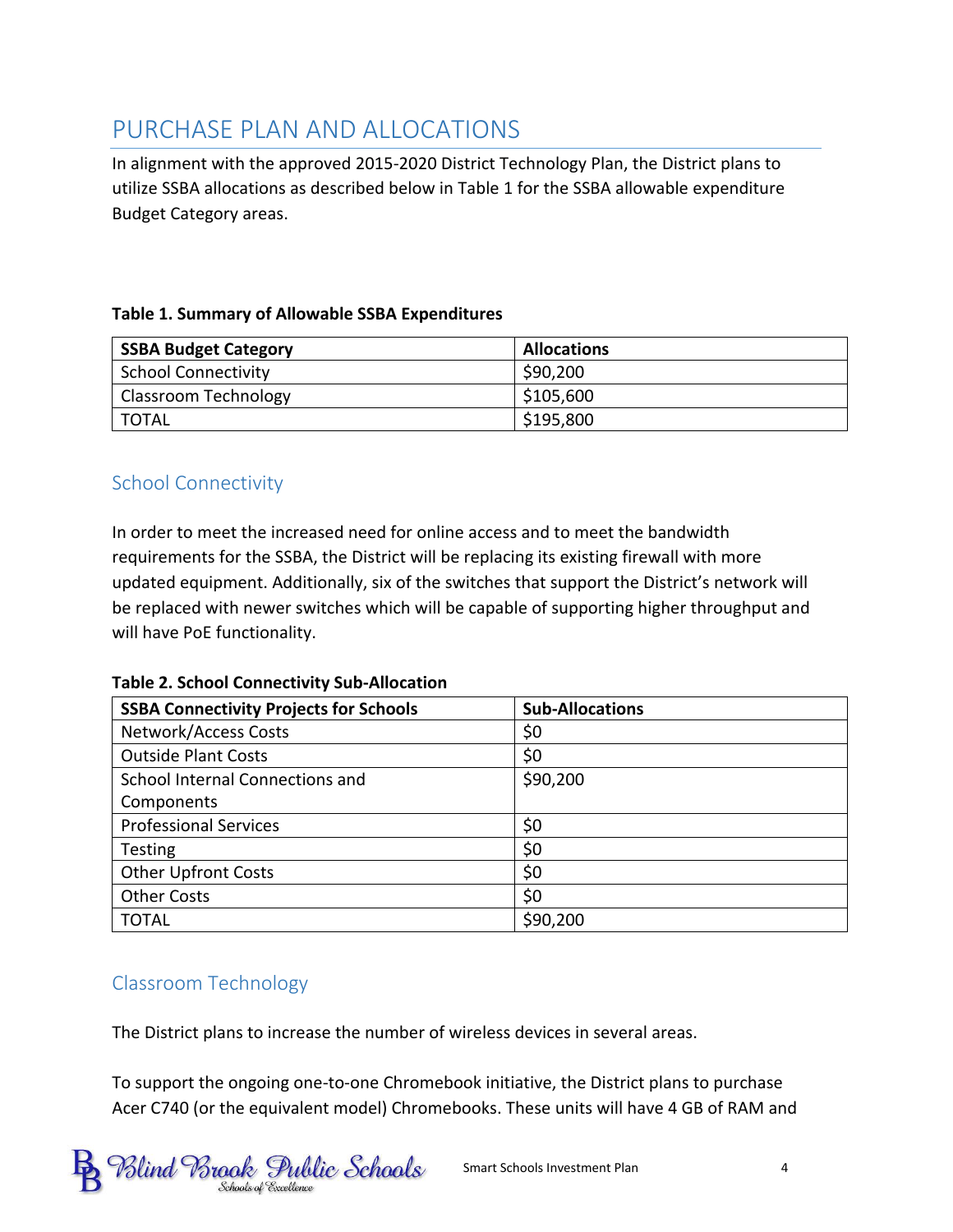16 GB solid state hard drives. They will support the AC wireless standard and have 11" screens. They will be purchased with the Chrome OS Management license so that they can be added to the District's existing Google Apps for Education (GAfE) domain. They will be purchased with cases to ensure the units are well protected.

At the elementary school, wireless devices will be purchased to increase student accessibility to web-based resources. A set of Chromebooks will be purchased for the 5<sup>th</sup> grade team. The specifications for these devices are the same as the Chromebooks listed above. A secure cart will be available for storage of these devices in the 5th grade classrooms. iPads will also be purchased for Kindergarten through 2<sup>nd</sup> grade classrooms. The District is planning on purchasing the Apple iPad Air Wi-Fi tablet. These devices will have a 16 GB hard drive and a 9.7" screen. Each device will be kept in a high-impact case.

For the high school, a set of Apple MacBook Air laptops will be purchased to supplement the Macs available in the High School Mac Lab. The Mac Lab is used by various teachers in the high school to have students create dynamic and engaging learning projects. Use of this room has been limited as there are fourteen computers currently located in this room but class size for most classes ranges from twenty to thirty students. The MacBook Air laptops would enable larger classes to use this space. The District plans on purchasing the MacBook Air laptops with an 11.6" screen, an Intel Core I5 processor and 4 GB of RAM. The laptops will support the AC wireless standard. They will be stored in a secure locked cart.

| <b>SSBA Classroom Technology for Schools</b> | <b>Sub-Allocations</b> |
|----------------------------------------------|------------------------|
| Interactive Whiteboards                      | \$0                    |
| <b>Computer Servers</b>                      | \$0                    |
| <b>Desktop Computers</b>                     | \$0                    |
| Laptop Computers                             | \$87,600               |
| <b>Tablet Computers</b>                      | \$18,000               |
| <b>Other Costs</b>                           | \$0                    |
| <b>TOTAL</b>                                 | \$105,600              |

**Table 3. Classroom Technology Sub-Allocation**

# <span id="page-4-0"></span>PROFESSIONAL DEVELOPMENT

The District recognizes the need to provide targeted, rigorous and sustained professional development for staff and students to effectively support technology. In order to support the use of technology in the district, including the projects outlined in the SSBA plan, the District employs a technology staff developer who works with teachers and students to assist with effective technology integration. The technology staff developer is a fully certified teacher